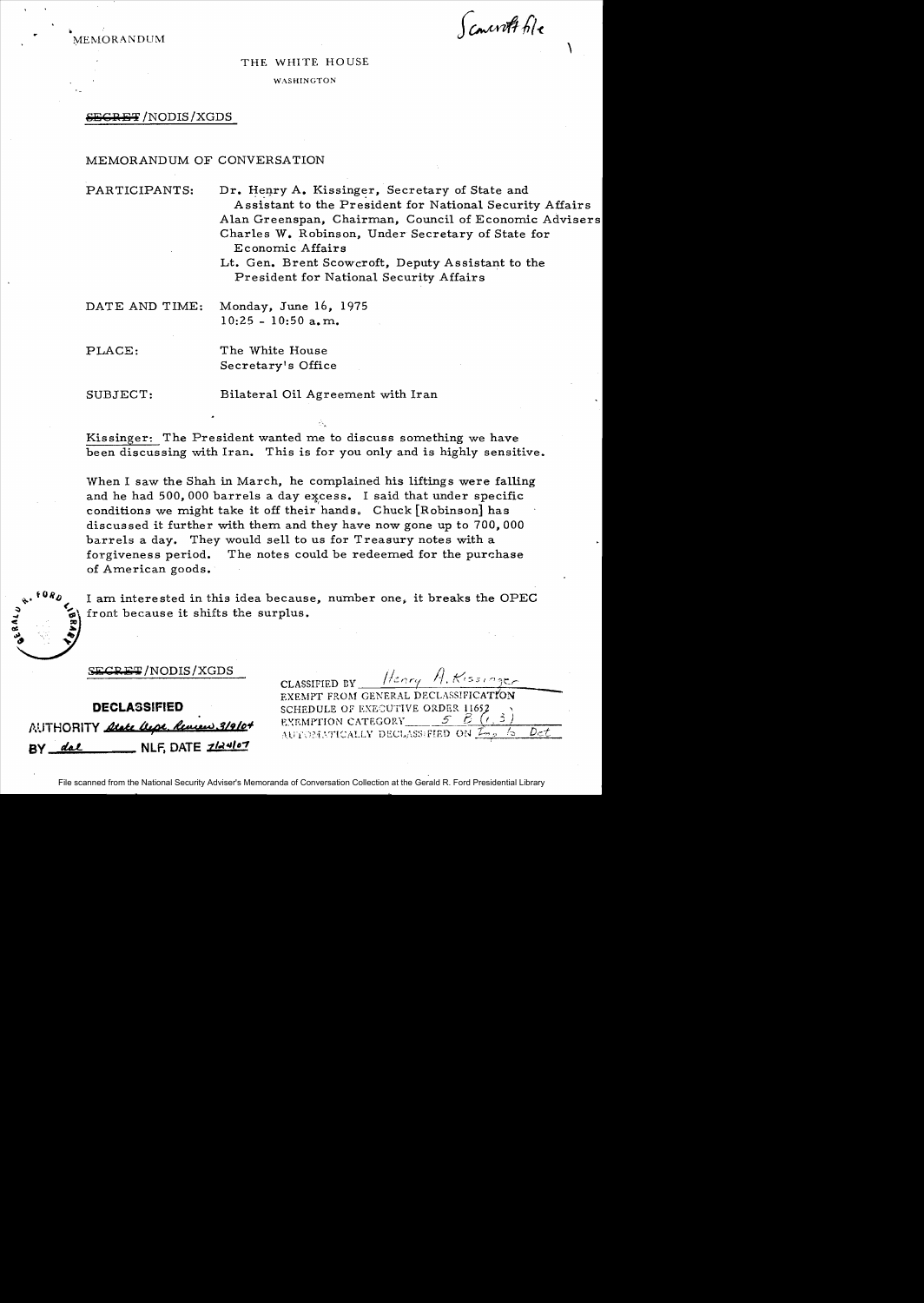# ~l!!CREq; /NODIS /XGDS 2

Greenspan: It would have to be at Saudi expense, and they wouldn't like it. How long would it be for?

Kis singer: It's up to us. Second, it would make it harder to raise the prices. Third, it's insurance against another embargo. Fourth, it puts pressure on the suppliers.

There are two possible schemes. The first one is that we pay the market price for oil. The other is to sell at current prices plus an adjustment tied to the wholesale price index.

Greenspan: That breaks the OPEC price structure.

Kissinger: If they give us a forgiveness feature, one year gives us \$1 dollar discount.

Greenspan: 1£ we could keep Iran at full production it puts severe pressure on the Saudis. We would want to insure that Iran would not cut back elsewhere.

Robinson: They could but that obviously is not their scheme. They want to keep their revenue up.

The basic scheme is a barter. If they contract way out for oil, they need the assurance that the price will go up in line with other goods they would buy. By either scheme -- the OPEC price, or the current price plus the wholesale price index (so long as it didn't go above  $OPEC$ .) We would give them. Treausry notes without interest for the first year and that are non-negotiable for the first year. So for the first year we would have \$2 billion in our hands.

This will take imagination and a change in how we operate.

Greenspan: So in effect you have \$2 billion in escrow. So if they broke the deal or entered an embargo, we have the \$2 billion.

Robinson: We get a discount. We will have to establish a specific arrangement, which can go far to break OPEC.

Greenspan: When this gets out.... the only real issue is price. It would be crucial that the price not escalate beyond the OPEC price.

SE<del>GRET</del> /NODIS/XGDS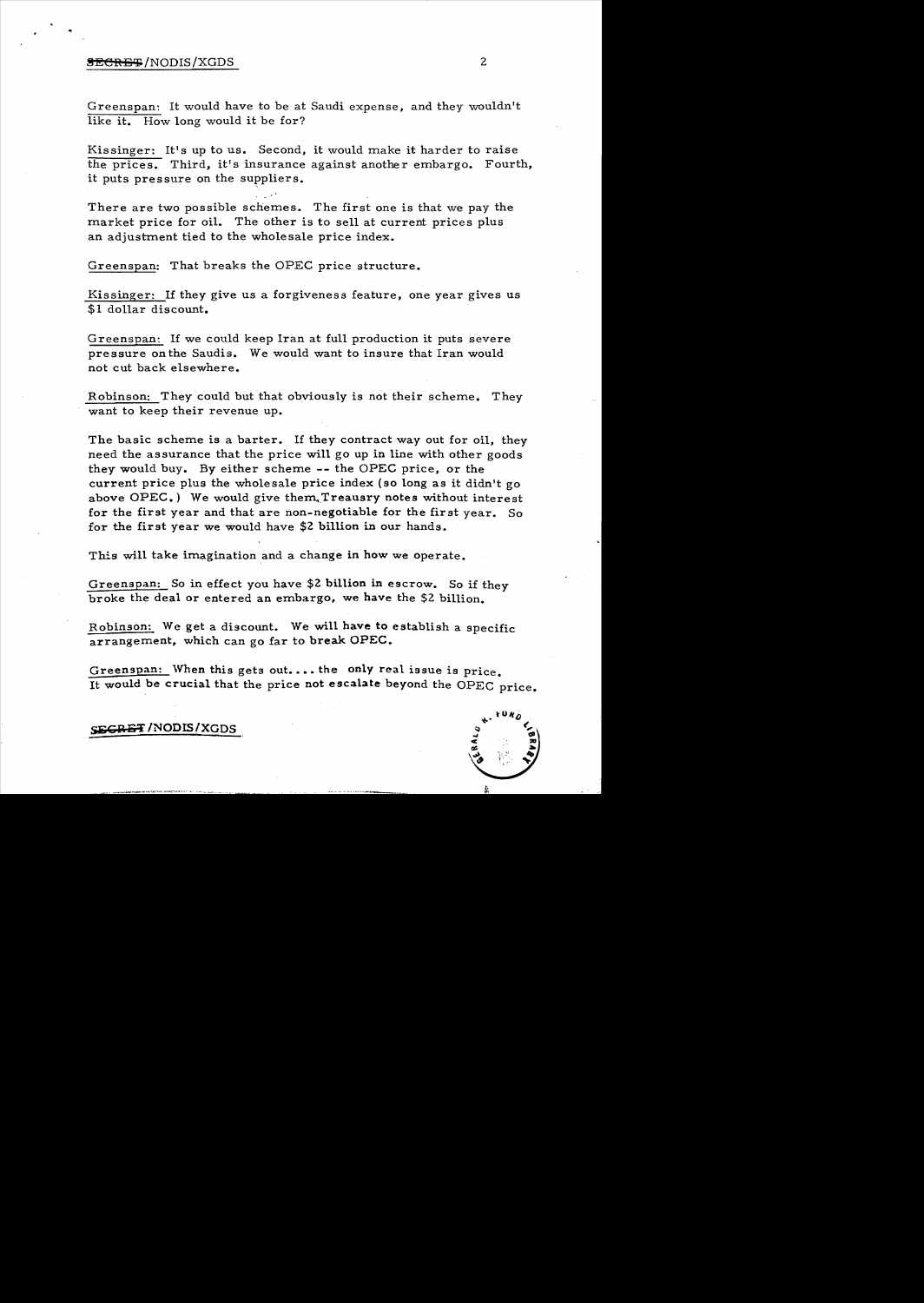# **SEGRET** /NODIS/XGDS 3

Robinson: I think I got that, but I haven't nailed that down yet.

Greenspan: It seems obvious that if you look at 1978 at these prices, the Saudis are the only ones who will not be a net borrower. The others are committing funds at such a rate. The 700,000 barrels by itself won't do it. But as a symbol.... The Saudi reaction will be important.

Kissinger: Will the companies give us trouble because the Saudis will be upset?

Greenspan: The idea properly packaged seems very attractive. Let me think about it. An essential ingredient is not to let the price go above the OPEC price. I will think on the negative elements, but I am intrigued.

Robinson: There are two alternatives: a government purchase to be auctioned off, or we could buy it for the Navy reserve and so on.

Greenspan: We can buy it for the stockpile. We are talking about a  $$1$  billion stockpile, but we don't have the Salt Dome capacity. Maybe you can solve the company problem by having them take the oil.

The notes would have to be non-negotiable. Have you looked at the different interest rates?

Robinson: It is about  $$1$  a barrel at the current interest rates. I am thinking of a five-year maturity with no interest if they don't use it for equipment.

Kissinger: Another option is to lower the interest rate and have no forgiveness. How will it look to our lEA partners? It really helps them.

Robinson: But we must be careful how we do it.

Greenspan: It will have a devastating impact on OPEC. So you want the maximum apparent price concession.

Robinson: Iran insists that the non-negotiable aspect be covered by a side letter, as well as the price not going above OPEC.

# **SEGRET** /NODIS/XGDS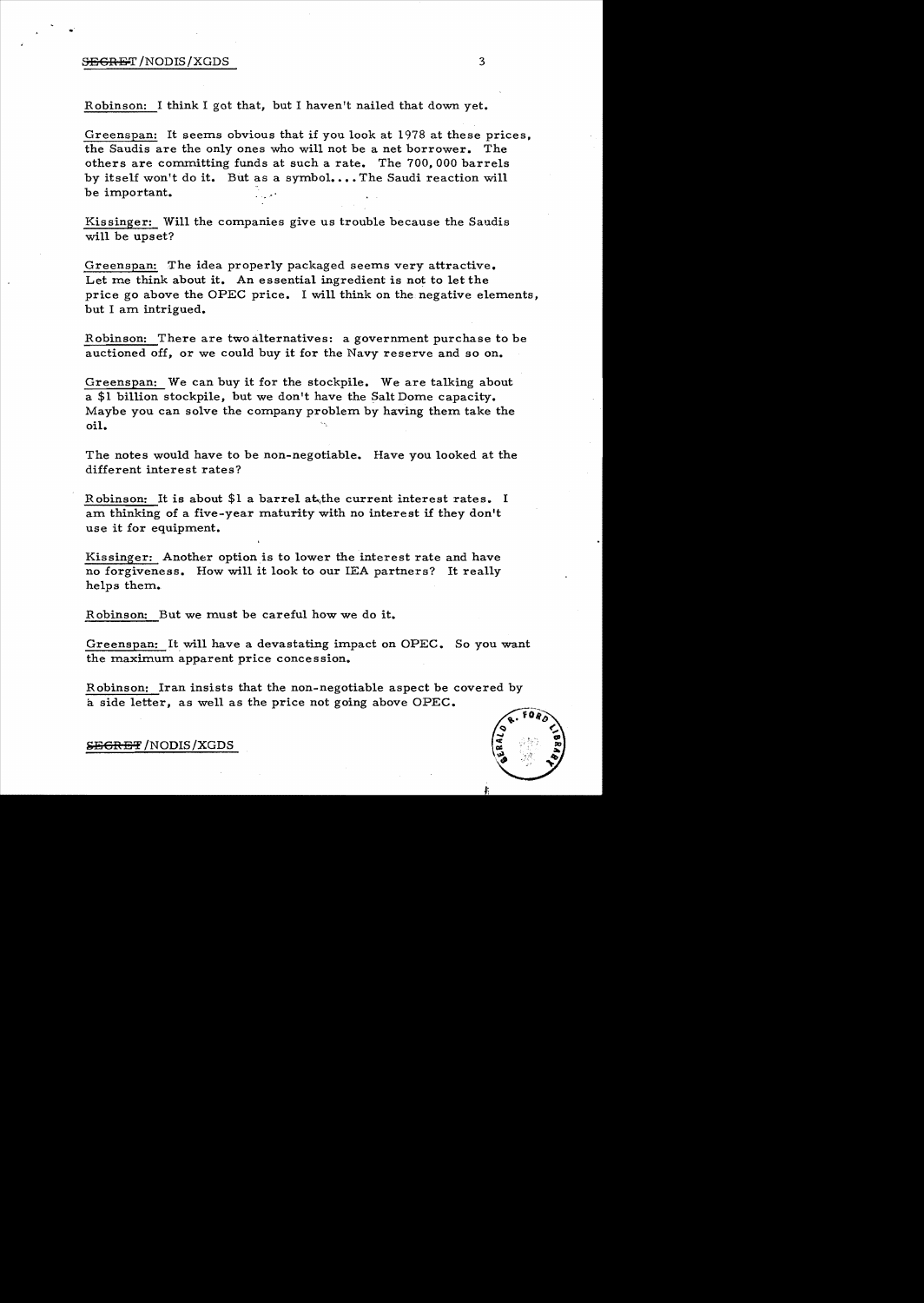## e:i: c;a;g,±,-!NODIS!XGDS 4

w

Kissinger: I know we would like the greatest apparent price differential....The side letters will look....the Saudis will be very upset.

Greenspan: If you then have the same deal with the Saudis. I would not favor it. Because then OPEC becomes Saudi.

Kissinger: That is a separate issue. Let the Saudis worry about that.

Robinson: It would be politically difficult to say we do it with Iran but won't for the Saudis.

Greenspan: Let me think it through. The critical thing is what happens in 1980, with Iran and with or without the Saudis. We may need a total strategy before we move.

Kissinger: I think we should pick up what we can and develop a total strategy after Iran is signed up.

 $\lceil$  The meeting ended]



# SECRET/NODIS/XGDS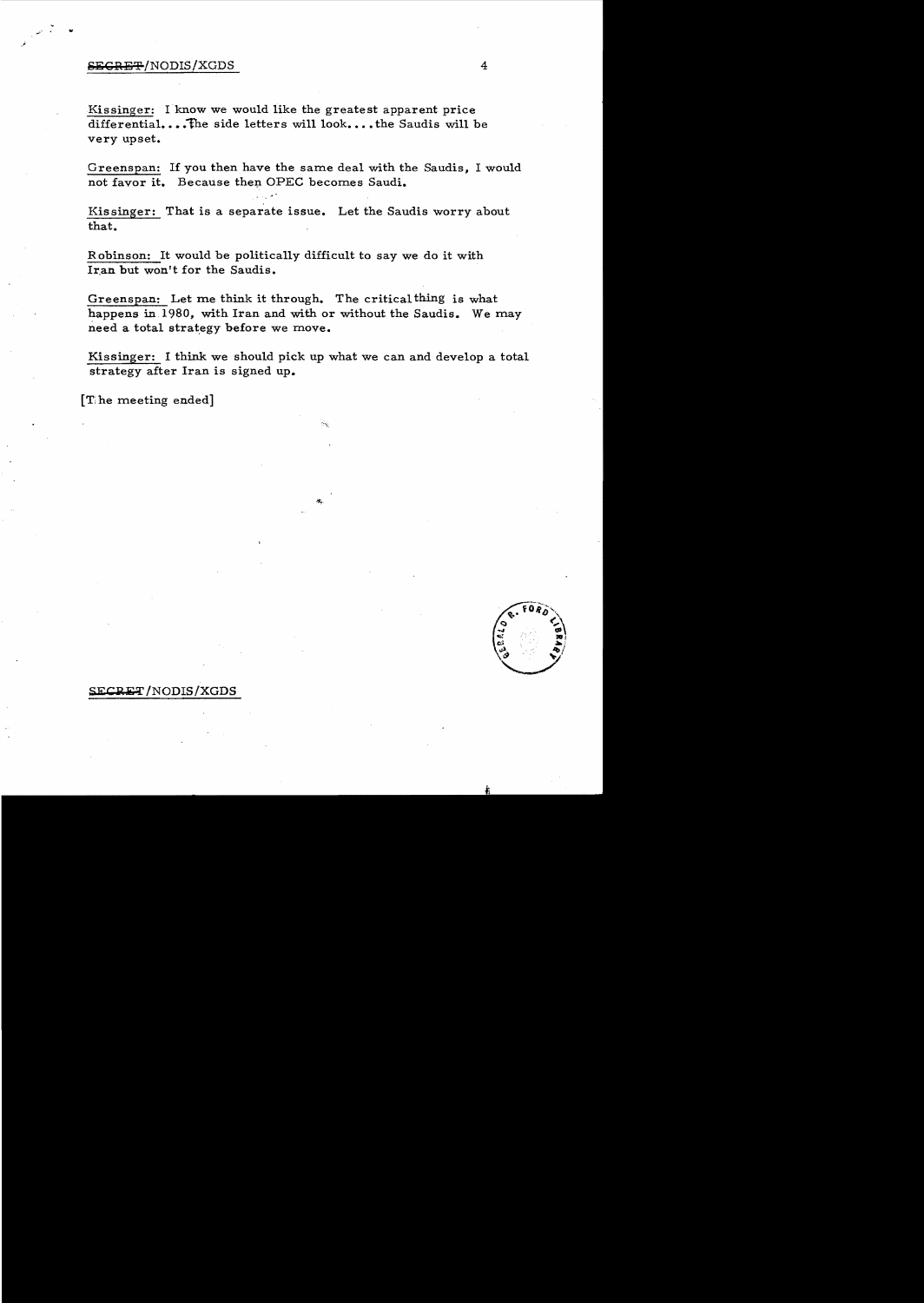K/Grunspan/Kormson 16 June 25 R. Promoted me & chocos southing we love have in I run fr you on When I saw Shok in work by complained his liftings were forting + be had GOD, are excep. I said under offse. conditions we want the it of their hunds, Charch has dones in 1 mm + they som to 700,000, They would sell to the father-mote . W/ fragmentinos permise. Note to sudemnt for purchase of US prob. Lam metalet de comme US 24 Marches Open pour # bremos it shofts a simphis. 6 ft unuled hand a out family express + they crossledont bele at Home tong? K up & us (2) It wanted make it hander to come quois (3) moisent après de largo. (4) Pets present on tappers. Thank are 2. schonnes, Fust one, and pay c unarhet proce parit. Otto is selled environ prior ut a plus a ututusule inkx. O That heaps of for give thinking K of thompete us a pequentes putre, one year 6 & we could hap I ran at full production it puts severe pressent on Santo, We would want to monne that han would not ent back elsewhave K Toney would but that observing is not their scheme. They would hay their money. Ma basie scheme ès a bouter. If they contrast way out for one they meet assume lost **DECLASSIFIED** E.O. 12958, SEC. 3.5 NSC MEMO, 11/24/98, STATE DEPT. GUIDELINES State leview 3/4/04<br>BY MO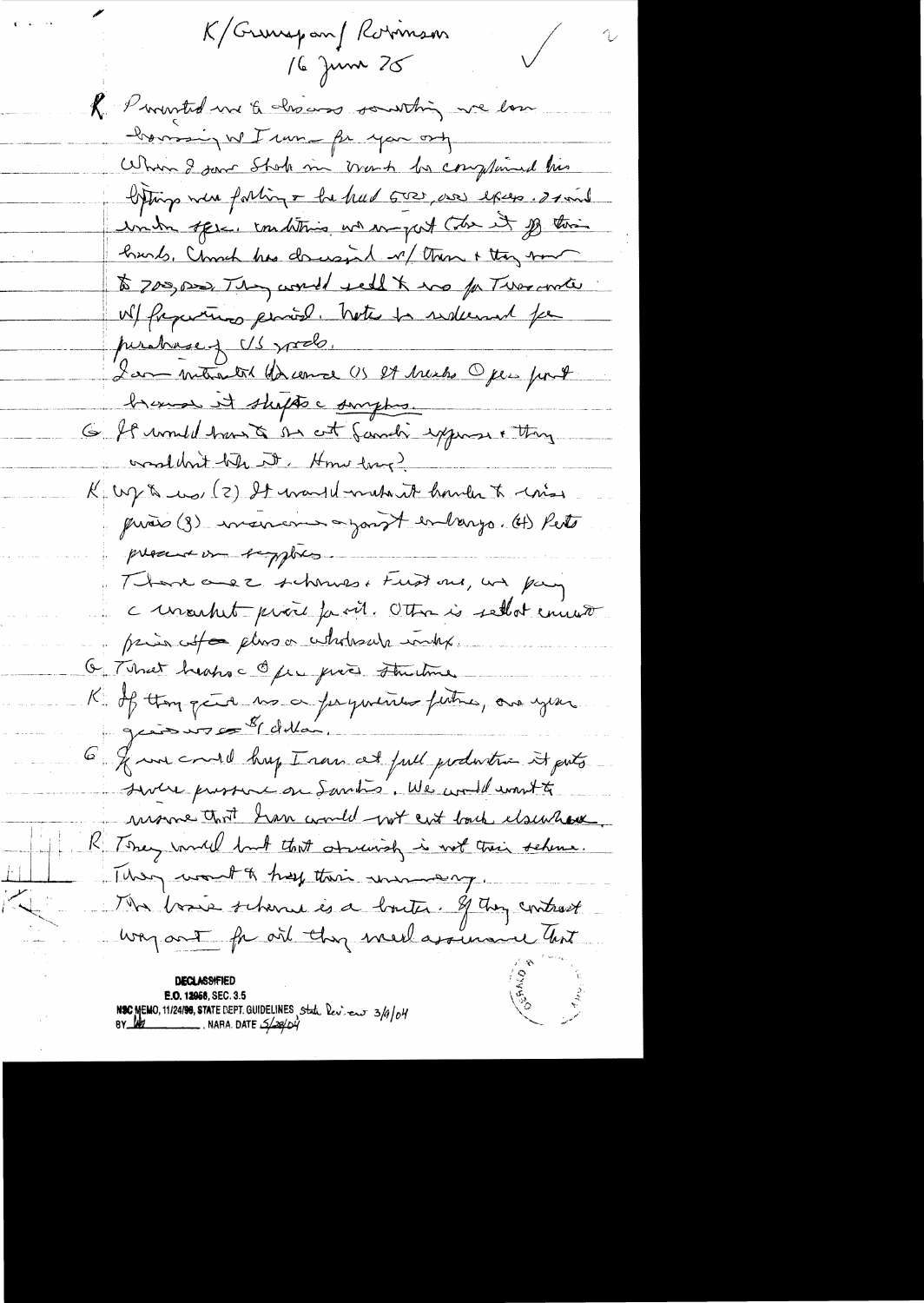price will po my of in him of other goods they would buy. Entre scheme - Ope prie, a comment prie plus WPI (+0 long 00 histoil de drois d'une de marde pour chan the p. So for the year we would have 2 bil me ame hondes Terrie will take inagrant a change in hour ave oprati-6 Sein effect your hard 2 wil in escrocer so <u>That J</u> R. We get a chockent. We eval brun estaba que amongement which can go fan to tract copy Open G when this gets and ... The endy well rains is price. It would be crucial that juice not rocalato hoyant Open pie. > R. Jetich 2 get court, but 2 hours t broaded tract down of the G It funs drive that if you trated 1928 at This princ, dandis an early ones who will not the a bit burnion. The others are commonly fundat such a rate. The 2000 cross by true won't do the But door superbol -Sandi reation will be important l'UNIC comparais que vo tisute de cours sometis will be injust. 6. The edic properly partnered serious un attractive. hat me think don't it. An issential input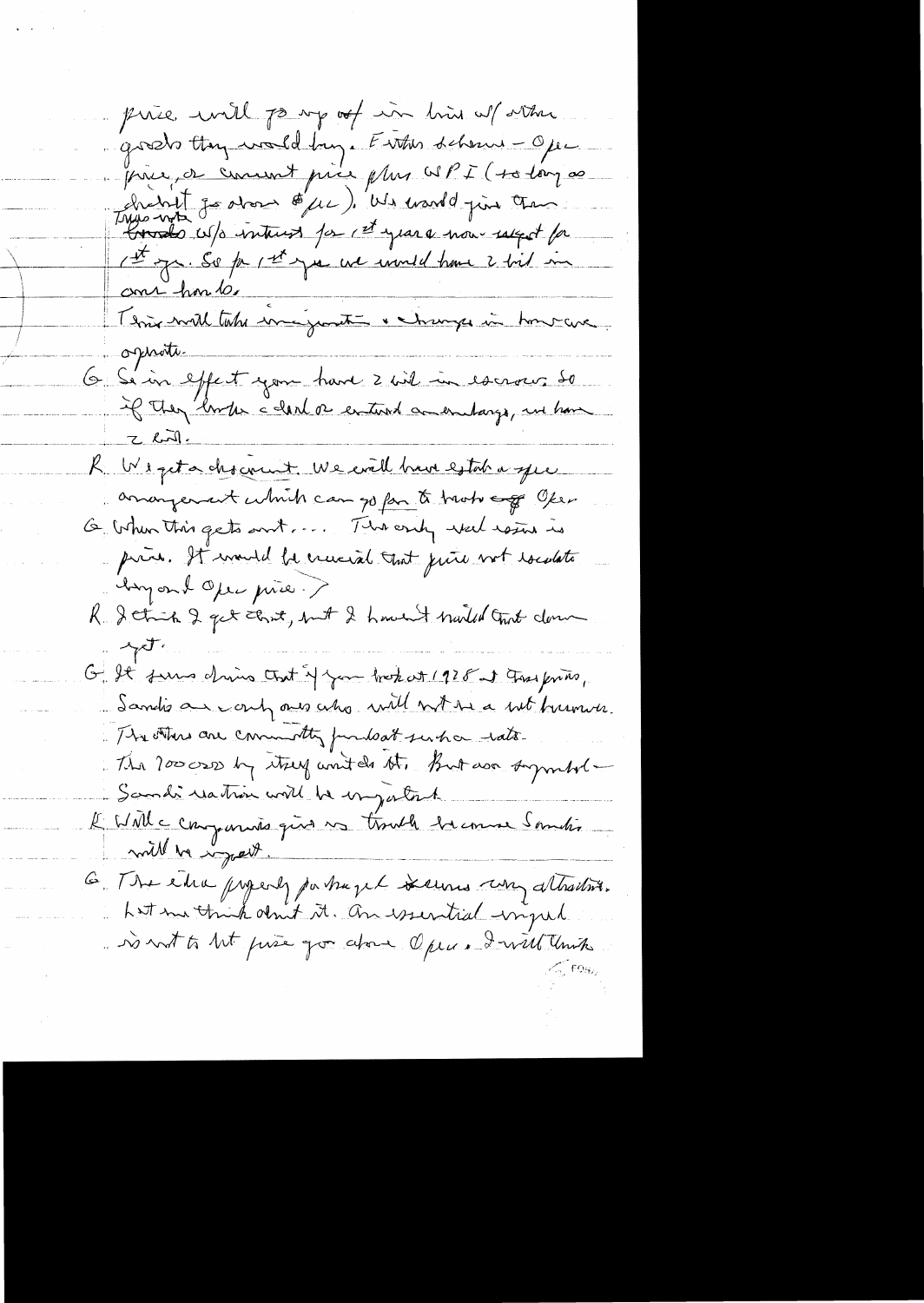anthousant elements, but 2 am intragnite R Then one 2 att, Const punchase options of or I'm for many usessed its G We can don't by it for stockfull. We talking 147 stockfish, <del>et un</del> dont house Sart donc Osparty, hungles you can sobre a cargon pode. by having these take cont. The writes would havete be some useft that you hyber at by interests with? R Stamt / five at ennent int rate. Thinks usent parlying. K another externs is lawer a with rate a line i dos forgains. How will it look & own IEA parties. It will holps Them K. But we want the careful how we do it. G Will have decoratating ingait on Open. De you wont D'max aggarent prince mussin R. Iron moists that non-negot aspect he could by side letter, as well as price but going above Opic. R. I trave une availe habe quitet apparent price differential. . The sink letters will look ... the Sundis will be using engesch. G Happen them have same clear up Samin's devomed not forma Ft. Bernse Tun Opre 10 years Sandi K That a separate rises. Let a Sambis was about that. R. It would be god. dig to say he do it of draw but won't for Sametis. Ghat une think it than. Contrad thing is what hoppes